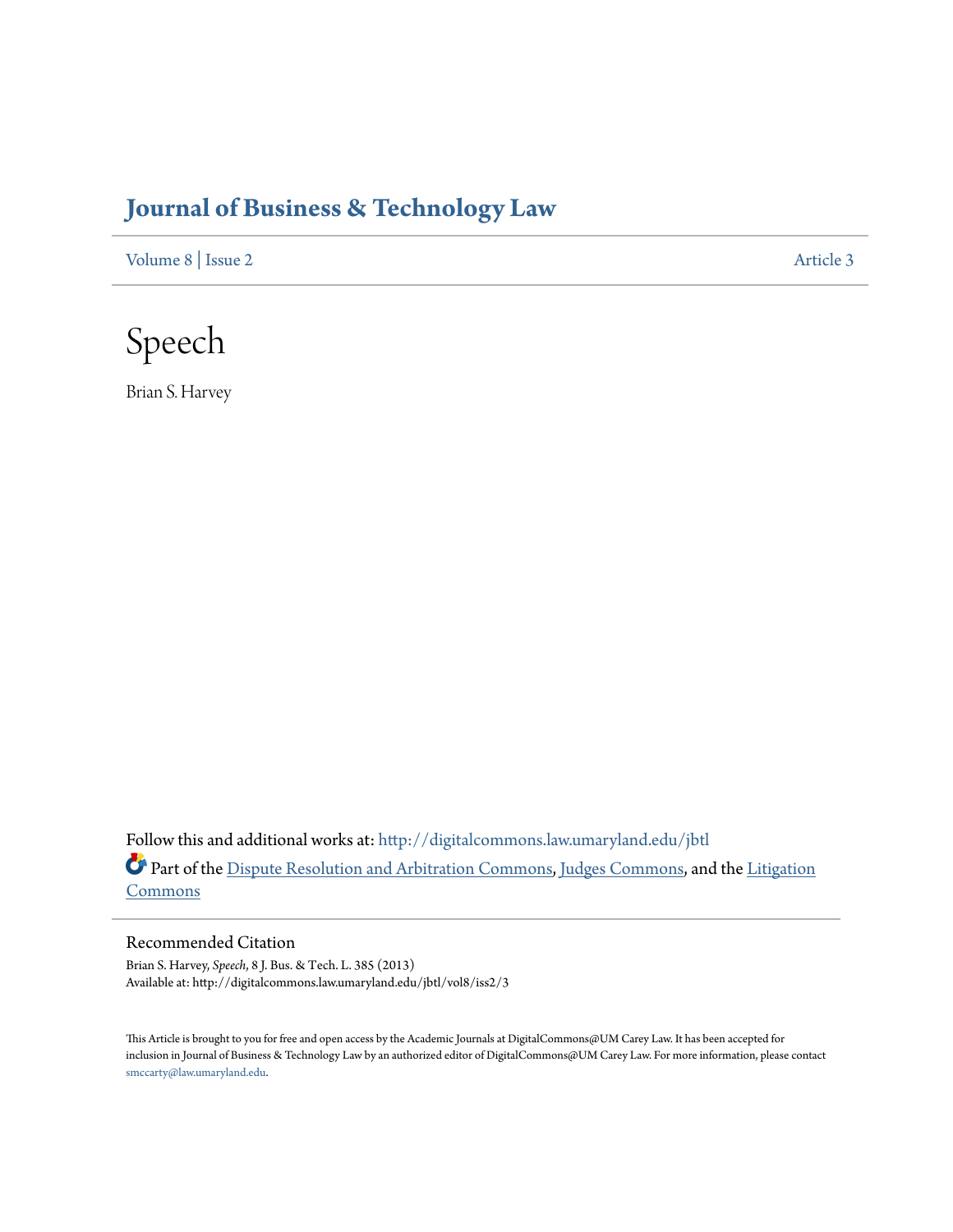# $Speech<sup>1</sup>$

Thank you Professor Eisenberg for that kind introduction, and thank you for inviting me to participate in the *Journal of Business & Technology Law*'s Symposium on Business Arbitration and Redefining the Landscape of Efficient Business Practices. I would also like to offer my congratulations for assembling such a distinguished panel for this morning's presentation.

Commercial arbitration today may be in trouble, but it can be fixed.<sup>2</sup> Let us recall some of the fundamentals that distinguish arbitration from traditional, courtroom litigation. These rudiments inform our expectations concerning the benefits of arbitration for resolution of business disputes. The problem is that those high expectations are not always being met.

First and foremost, arbitration is a creature of contract. Parties who choose arbitration can fashion their own process for dispute resolution to accommodate their own particular needs. This can be done, pre-dispute, in a well-crafted arbitration clause. It can be done after the dispute arises with good management by the arbitrator.

Second, we expect arbitration proceedings to be shorter and quicker than litigation in court. For one thing, appellate review of arbitration awards is limited.<sup>3</sup>

sufficient cause shown, or in refusing to hear evidence pertinent and material to the controversy;

<sup>© 2013</sup> Brian S. Harvey

 <sup>\*</sup> Arbitrator and mediator, listed in AAA Roster of Neutrals; bharvey@bharveylaw.com.

 <sup>1.</sup> This Article is based on the remarks made by the author at the *Journal of Business & Technology Law's*  symposium on Business Arbitration: Redefining the Landscape of Efficient Business Practices, co-sponsored with C-DRUM, on Friday, November 2, 2012 at the University of Maryland Francis King Carey School of Law. Mr. Harvey participated in a panel discussion entitled "Making the Most of Your Arbitration Process." It has been edited to remove the minor cadences of speech that appear awkward in writing.

 <sup>2.</sup> Criticisms of domestic commercial arbitration in the United States — and responses to the criticisms — are reviewed in the Report published by the College of Commercial Arbitrators (CCA). *See generally* COLL. COMMERCIAL ARBITRATORS, PROTOCOLS FOR EXPEDITIOUS, COST-EFFECTIVE COMMERCIAL ARBITRATION (Stipanowich et al. eds., 2010) [hereinafter PROTOCOLS], *available at* http://www.thecca.net/CCA\_Protocols.pdf. The presentation and this Article draw substantially on the Report and Protocols.

 <sup>3.</sup> The Federal Arbitration Act limits the authority of a federal court to vacate an arbitration award to the following narrow situations:

<sup>(1)</sup> where the award was procured by corruption, fraud, or undue means;

<sup>(2)</sup> where there was evident partiality or corruption in the arbitrators, or either of them;

<sup>(3)</sup> where the arbitrators were guilty of misconduct in refusing to postpone the hearing, upon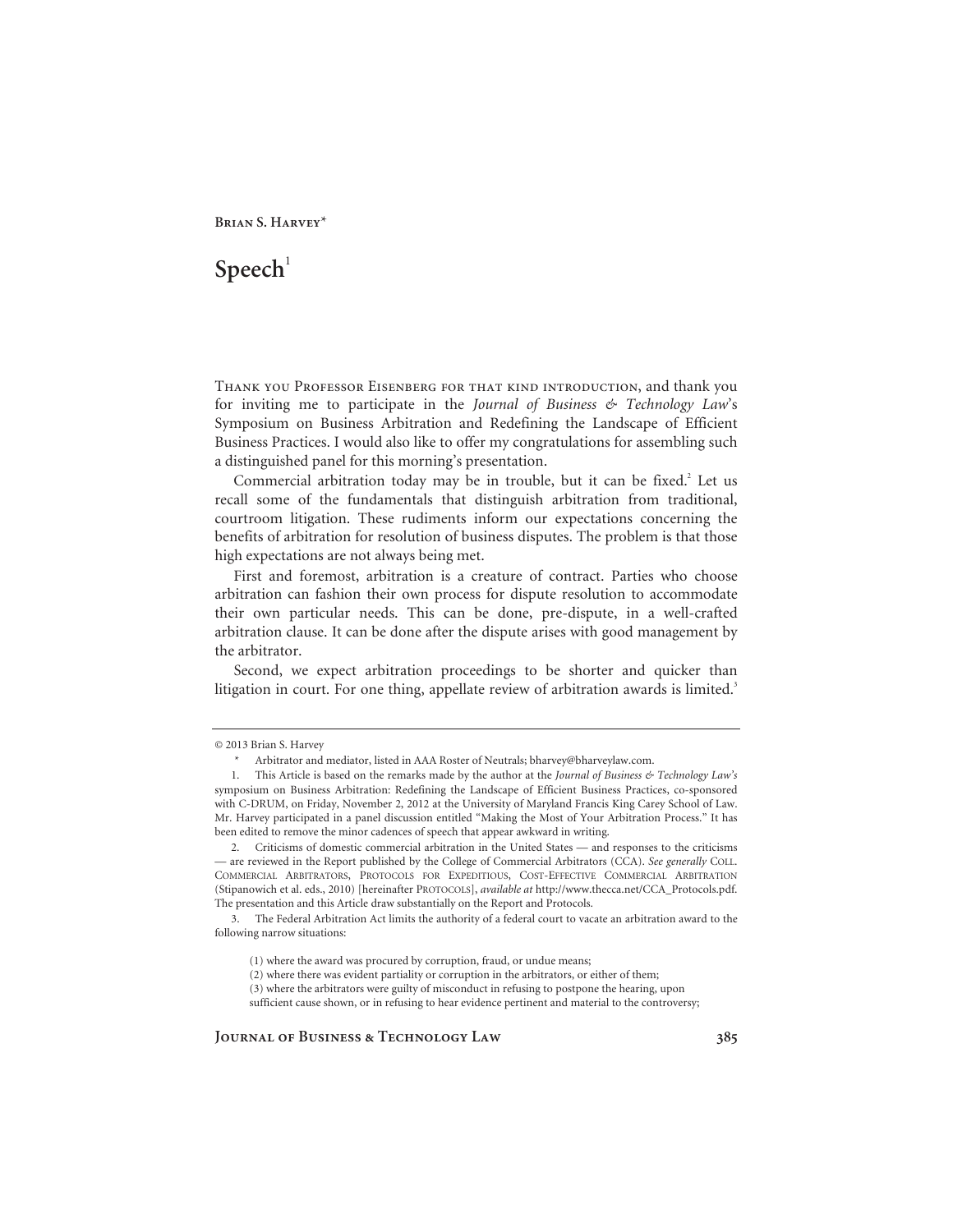This means that the drama, uncertainty, and distraction that necessarily result from the conflict will be over with sooner.

And, because of this, we expect arbitration, overall, to be less expensive than civil litigation. After all, court proceedings feature full discovery, significant motions practice, a fairly rigid regimen of what will and will not be admissible in evidence at trial, and wide-open appellate review that can prolong the conflict for several years. All too often, in complex civil cases that involve significant unresolved legal issues, by the time the case ultimately is tried (if ever), the people who actually were involved in the original conflict will have moved on to other endeavors, and whatever business objectives informed the conduct that engendered the conflict will now be outdated or overmatched by changed market conditions.

Arbitration is a flexible process that can respond directly to the needs of the case. Arbitration cases, unlike those in court, do not have to compete with other matters on the public judicial docket in trying to get the attention of the tribunal. So, the arbitrator should be available to assist as needed. With a well-drawn arbitration clause and good, proactive case management by the arbitrator, discovery and other hearing preparation can be tailored to the specific needs of the case.

Business people — and other people as well, for that matter — like to maintain control over things that are important to them. An arbitral forum allows for more control than do the enclaves of Article III judges. (Nothing against Article III judges, but they do have life-time appointments. That, for better or worse, can bring a different dynamic to bear than the ad hoc, temporary nature of any arbitrator's jurisdiction.)

Another advantage of arbitration for some disputants is that it is confidential.<sup>4</sup> Now, there is a view that some forms of arbitration and some features of arbitration generally would benefit from greater transparency.<sup>5</sup> But confidentiality often is an attractive feature for a business in a dispute, especially when the dispute may involve intellectual property or trade secrets. Many disputants would simply prefer

or of any other misbehavior by which the rights of any party have been prejudiced; or (4) where the arbitrators exceeded their powers, or so imperfectly executed them that a mutual, final, and definite award upon the subject matter submitted was not made.

<sup>9</sup> U.S.C. § 10(a) (2006).

 <sup>4.</sup> *See* Yvette Ostolaza, *Overview of Arbitration Clauses in Consumer Financial Service Contracts*, 40 TEX. TECH L. REV. 1, 37–64 (2007) (noting that there are terms in arbitration agreements which require parties to keep future arbitration proceedings confidential); *see also* Charles S. Baldwin, IV, *Protecting Confidentiality and Proprietary Commercial Information in International Arbitration*, 31 TEX. INT'L L.J. 451 (1996) (explaining that parties may include provisions in arbitration agreements regarding the confidential treatment of information).

 <sup>5.</sup> *See* Chris A. Carr & Michael R. Jenks, *The Privatization of Business and Commercial Dispute Resolution: A Misguided Policy Decision*, 88 KY. L.J. 183, 228 (1999-2000) (asserting that the privatization process brought on by arbitration "thwarts our system of precedent and will have a significant impact on the business community and our society"); *see also* Sid L. Moller, *Birth of Contract: Arbitration in the Non-Union Workplace*, 50 S.C. L. REV. 183, 201 (1998) (maintaining that private arbitration agreements may engender concerns about the privatization of justice).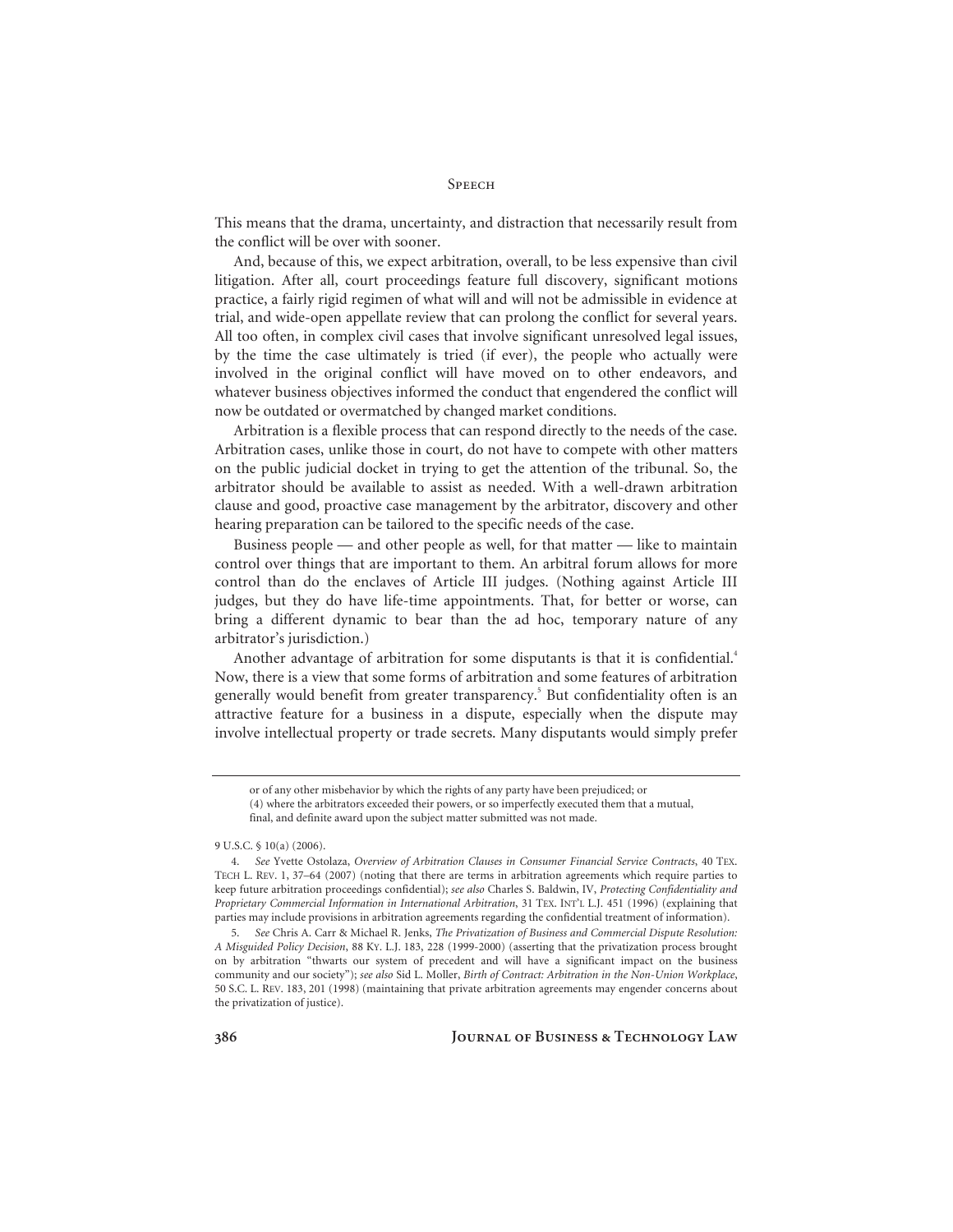to keep their problems out of the limelight. People in conflict often would prefer not to have a public airing of a failed relationship, a transaction gone sour, their lapses in judgment — all the "dirty laundry" and recriminations of a private wrangling.

In commercial arbitration, publicity can be avoided, reputations can be protected, and concerns that the dispute may have marketplace implications can be reduced.

Another great benefit of arbitration is that the parties select their own decision makers. So long as the parties can agree upon their arbitrator, parties in arbitration can choose arbitrators with the particular qualifications they believe are best suited to the matter, whether those are subject matter expertise, availability, past experience, or their reputation for their ability to conduct an efficient, cost-effective arbitration. The arbitration provider institution that I work with, the American Arbitration Association (AAA), strives to recruit and maintain an extraordinarily diverse roster of commercial arbitrators, with subject matter expertise in an exceedingly broad array of disciplines and practice areas, and to fashion lists of arbitrators who meet the parties' particular criteria. The AAA insists that arbitrators on its roster keep their resumes accurate and up to date. When parties choose an arbitrator, arrangements can be made to vet arbitrator candidates by interviewing them or by written questionnaire.

And, finally, arbitration is final. Usually, it is important that a business dispute be resolved promptly. Stretching out the conflict, arguing about the past, can be a terrible distraction for anyone with a business to run. Arbitration allows the conflict to come to an end more quickly than the judicial process does, in part because the statutory framework in which arbitration proceeds — laid out by the Federal Arbitration Act and state arbitration statutes — imposes stringent limits on judicial review of arbitration awards. An arbitrator's award can only be vacated on very narrow grounds, such as corruption, fraud, evident partiality, or exceeding the arbitrator's powers — and these grounds can be difficult to establish.<sup>7</sup>

Because of these benefits over civil litigation in court, commercial arbitration became the preferred method of resolving business disputes, so much so that, in the 2000s, many trial lawyers came to lament the "vanishing jury trial."<sup>8</sup> Big cases are seldom tried by juries these days.

 <sup>6.</sup> *See, e.g.*, Bosack v. Soward, 586 F.3d 1096, 1097, 1102 (9th Cir. 2009) (noting that Federal Arbitration Act which "enumerates limited grounds on which a federal court may vacate, modify, or correct the award" limits review of a district court's confirmation of an arbitral award); *see* Stephen Wills Murphy, *Judicial Review of Arbitration Awards Under State Law*, 96 VA. L. REV. 4, 887, 889–90 (2010) (emphasizing the strict limits imposed on judicial review of arbitration under both the Federal Arbitration Act as well as under state arbitration statutes).

 <sup>7.</sup> *See* 9 U.S.C. §10(a) (2006) (setting forth limited grounds for vacatur of arbitration awards in federal court).

 <sup>8.</sup> *See, e.g.*, Marc Galanter, *The Vanishing Trial: An Examination of Trials and Related Matters in Federal and State Courts*, 1 J. EMPIRICAL LEGAL STUDS. 459, 459 (2004) (emphasizing that increased use of arbitration in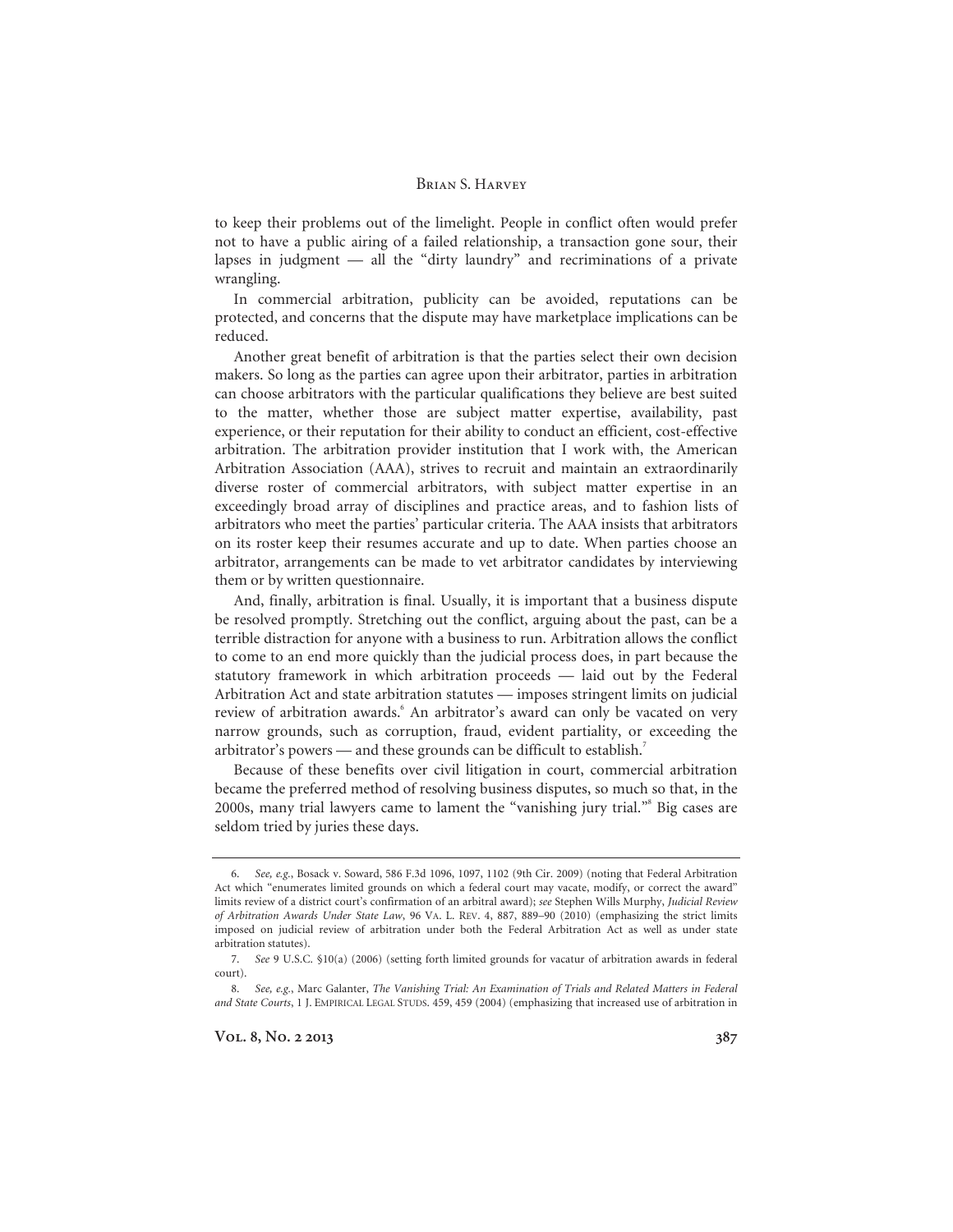But the pendulum swings. Some people in the commercial arbitration community today believe it is a troubled institution.<sup>9</sup> It has, in some cases, become too much like court litigation. For example, arbitration all too often features fullblown discovery. I regularly see arbitration clauses that expressly permit all discovery processes permitted by the Federal Rules of Civil Procedure — requests for admission, requests for production of documents, interrogatories, and depositions.<sup>10</sup>

So, as declared in the Report preceding the College of Commercial Arbitrators' *Protocols for Expeditious, Cost Effective Commercial Arbitration*, "[c]ommercial arbitration is, to a large extent, a victim of its own success."<sup>11</sup> The problem is serious. A study recently commissioned by the American Arbitration Association found that 46 percent of corporate chief legal officers surveyed indicated that arbitration is *not* cheaper than civil litigation.<sup>12</sup> In the same study, "only 35 percent of corporate attorneys said they expect arbitration clauses to increase over the next five years."13 This suggests that 65 percent thought that arbitration clauses would not increase. These figures are reported by William K. Slate II, past President and CEO of the American Arbitration Association, at an AAA neutrals conference in the fall of 2010.<sup>14</sup>

The fall of 2010 also saw the production of the College of Commercial Arbitrators Protocols — a call to action. The four Protocols provide concrete action steps for each of the four constituencies of the arbitration community: users of arbitration services (mainly, in-house counsel), outside counsel who are assigned to

the past several years has resulted in a substantial decrease in the number of federal and state civil cases ending in trials). *Cf.* Patricia Lee Refo, *Opening Statement: State Budget Cuts Threaten Judicial Independence*, ABA SEC. LITIG., Fall 2003, at 1 (noting that state courts around the country are suffering from a lack of funding for basic court operations, which has had a crippling effect on the administration of civil and criminal justice).

 <sup>9.</sup> *See, e.g.*, Winston Stromberg, *Avoiding the Full Court Press: International Commercial Arbitration And Other Global Alternative Dispute Resolution Processes*, 40 LOY. L.A. L. REV. 1337, 1342 (2007) (noting that "the rising costs and sluggish pace of arbitration have led some companies to shy away from" arbitration); *see also*  Thomas J. Stipanowich, *Rethinking American Arbitration*, 63 IND. L.J. 425, 441 (1987-1988) (noting that critics of arbitration have observed that arbitration often fails to meet popular expectations and that, as a system founded on private agreement, mostly independent from the judicial process, arbitration has built-in limitations); *see also* G. Richard Shell, *Arbitration and Corporate Governance*, 67 N.C. L. REV. 517, 517 (1989) (noting an increase in the criticisms of the existing remedial schemes for shareholder derivative actions within commercial arbitration).

 <sup>10.</sup> *See* Meredith R. Miller, *Contracting Out of Process, Contracting Out of Corporate Accountability: An Argument Against Enforcement of Pre-Dispute Limits on Process*, 75 TENN. L. REV. 3, 365, 392–93 (2008) (explaining that because the Federal Arbitration Act does not address the availability of discovery in arbitration, the arbitrator is often left with the discretion to determine "whether a party is entitled to document requests or depositions").

 <sup>11.</sup> PROTOCOLS, *supra* note 2, at 5.

 <sup>12.</sup> William K. Slate II, President & CEO, Am. Arbitration Ass'n, Keynote Address at the Orlando Neutrals Conference: All Hands on Deck 3 (Nov. 5, 2010), https://apps.adr.org/ecenter/neutralMediatorUpdates/ Orlando%20Neutral%20Conf.pdf.

 <sup>13.</sup> *Id.*

 <sup>14.</sup> *Id.*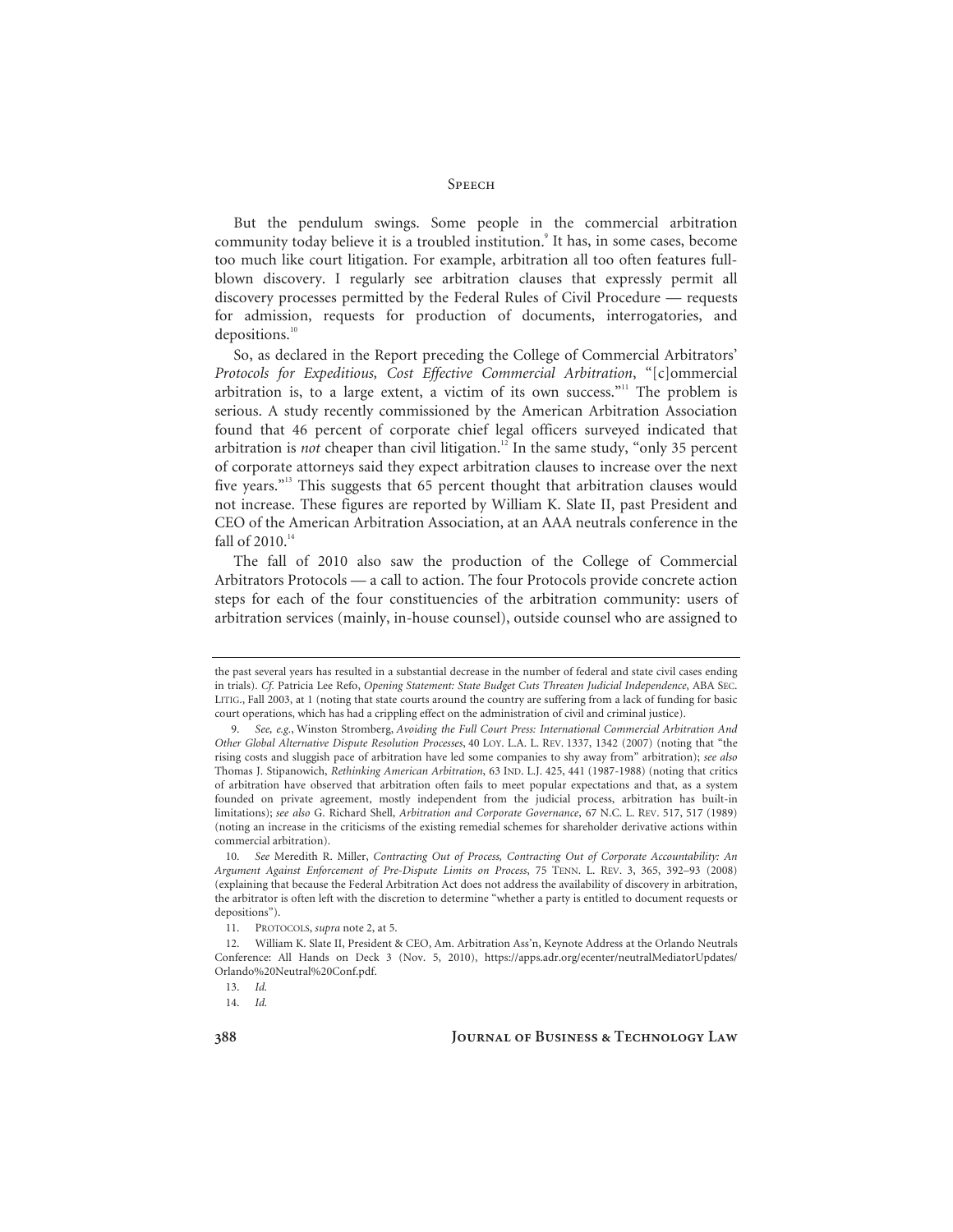represent a party in arbitration, arbitrators themselves, and arbitration provider organizations, such as the American Arbitration Association and JAMS.<sup>15</sup>

The CCA Protocols have become the seminal document for those who are serious about preserving arbitration as a preferred method for resolution of business disputes. They provide sets of guidelines for arbitration similar in importance to the contribution of the Sedona Guidelines for E-Discovery.

It is on the action steps of the *Protocol for Arbitrators* that I would like to focus. There are ten. The first is:

## **1. Arbitrators should get training in managing commercial arbitrations.16**

Provider organizations like the American Arbitration Association have redoubled their educational mission by offering continuing arbitrator education courses that focus closely on reducing the amount of time and money it takes to complete an arbitration proceeding.

One of the extremely beneficial results of the efforts that led to the Protocols is that practicing arbitrators may now turn to a wealth of readily available and wellwritten resources on best practices in commercial arbitration. These materials are useful for all involved in the arbitration process. Foremost among these, along with the Protocols, is the College of Commercial Arbitrators *Guide to Best Practices in Commercial Arbitration*. 17

The availability of such resources for practicing arbitrators is a recent phenomenon. When I began my practice as an arbitrator, about ten years ago, there was very little published guidance on the nuts and bolts of being a good arbitrator. Once I was admitted to the AAA roster I had an initial training course, but when it came to best practices as an arbitrator I mostly had to figure it out on my own. No longer is this the case. The availability of these thoughtful writings on sound arbitration practice benefits all who work in the commercial arbitration community, not just arbitrators.

## **2. Arbitrators should insist on cooperation and professionalism.**<sup>18</sup>

More than a judge, an arbitrator has the opportunity to set the tone for the proceedings. Establishing a tone of professionalism and mutual respect among participants greatly increases the prospects for developing cooperative approaches to expedite the proceedings — which should help keep the costs down. It is absolutely essential that arbitrators lead by example by being well prepared and

 <sup>15.</sup> PROTOCOLS, *supra* note 2.

 <sup>16.</sup> PROTOCOLS, *supra* note 2, at 68.

 <sup>17.</sup> COLL. COMMERCIAL ARBITRATORS, GUIDE TO BEST PRACTICES IN COMMERCIAL ARBITRATION (James M. Gaitis et al. eds., 2nd ed. Juris Net 2010) [hereinafter GUIDE TO BEST PRACTICES].

 <sup>18.</sup> PROTOCOLS, *supra* note 2, at 68.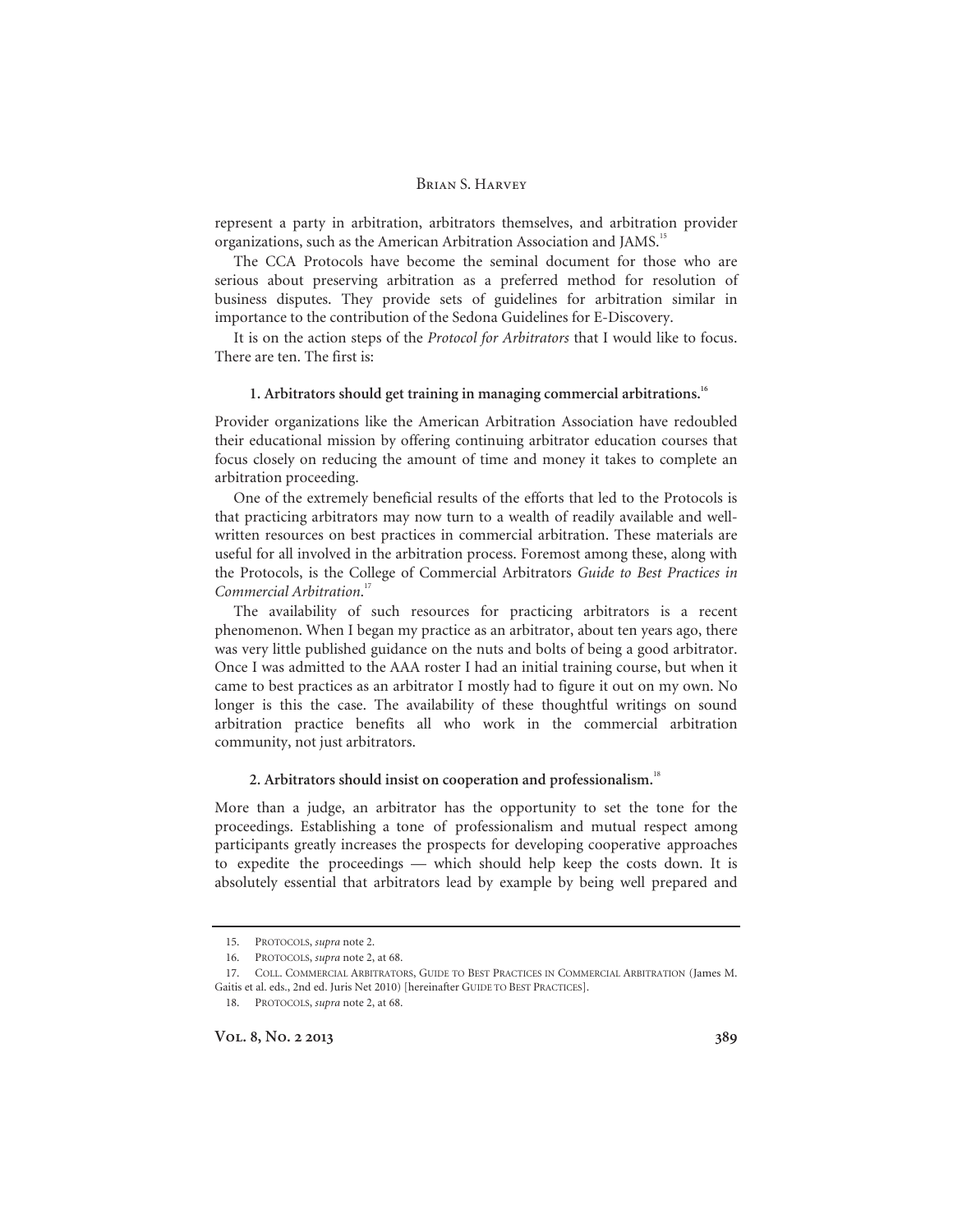punctual for all proceedings. Arbitrators should set deadlines for their own activities in a case, such as a deadline for issuing rulings on motions or for resolving disputes that may arise concerning information exchange or hearing preparation.

# **3. Arbitrators should actively manage and shape the arbitration process; they should enforce contractual deadlines and timetables.**<sup>19</sup>

Studies show that experienced counsel and users of arbitration appreciate arbitrators who take control and assume an active role in the management of the process. Arbitrators should encourage and guide efforts to streamline the process, make a serious effort to avoid unnecessary discovery or motions, and generally conduct the arbitration fairly and thoughtfully but also expeditiously. Commercial arbitrators have considerable discretion under arbitration rules to fashion a process that is appropriate for the case at hand and as expeditious as possible, while still affording all parties a full and fair hearing. If the appropriate collegial tone has been set at the outset, and if the arbitrator proactively seeks the input and cooperation of the parties, arbitration participants will support the considered application of arbitral discretion on process issues.

Contractual deadlines and timetables should be enforced except in those extraordinary circumstances that were beyond the contemplation of the parties when the deadlines were established.

This is not to say that the arbitrator needs, in all circumstances, to insist blindly upon strict implementation of pre-dispute contractual stipulations that might impair the cost-effective and timely resolution of the dispute, once a concrete dispute has indeed emerged. Of course, the parties can agree to modify pre-dispute agreements, and the opportunity always exists for the engaged arbitrator to guide the parties toward an approach that realistically advances the goals of expedition, cost-savings, and fairness.

# **4. Arbitrators should conduct a thorough preliminary conference and issue comprehensive case management orders.**<sup>20</sup>

The single most important tool for ensuring a cost-effective, fair, and efficient arbitration is the initial preliminary hearing or conference at which the schedule and other procedural rules for the life of the case will be established. Traditionally, the preliminary hearing has been conducted by telephone conference, in order to keep costs down, serve convenience, and to show, from the outset, a preference for inexpensive processes. But arbitrators in complex commercial cases are increasingly seeking counsels' agreement to conduct this initial event in person. Getting together at the outset for a face-to-face meeting has many advantages for the dispute

 <sup>19.</sup> PROTOCOLS, *supra* note 2, at 69.

 <sup>20.</sup> *See* PROTOCOLS, *supra* note 2, at 70.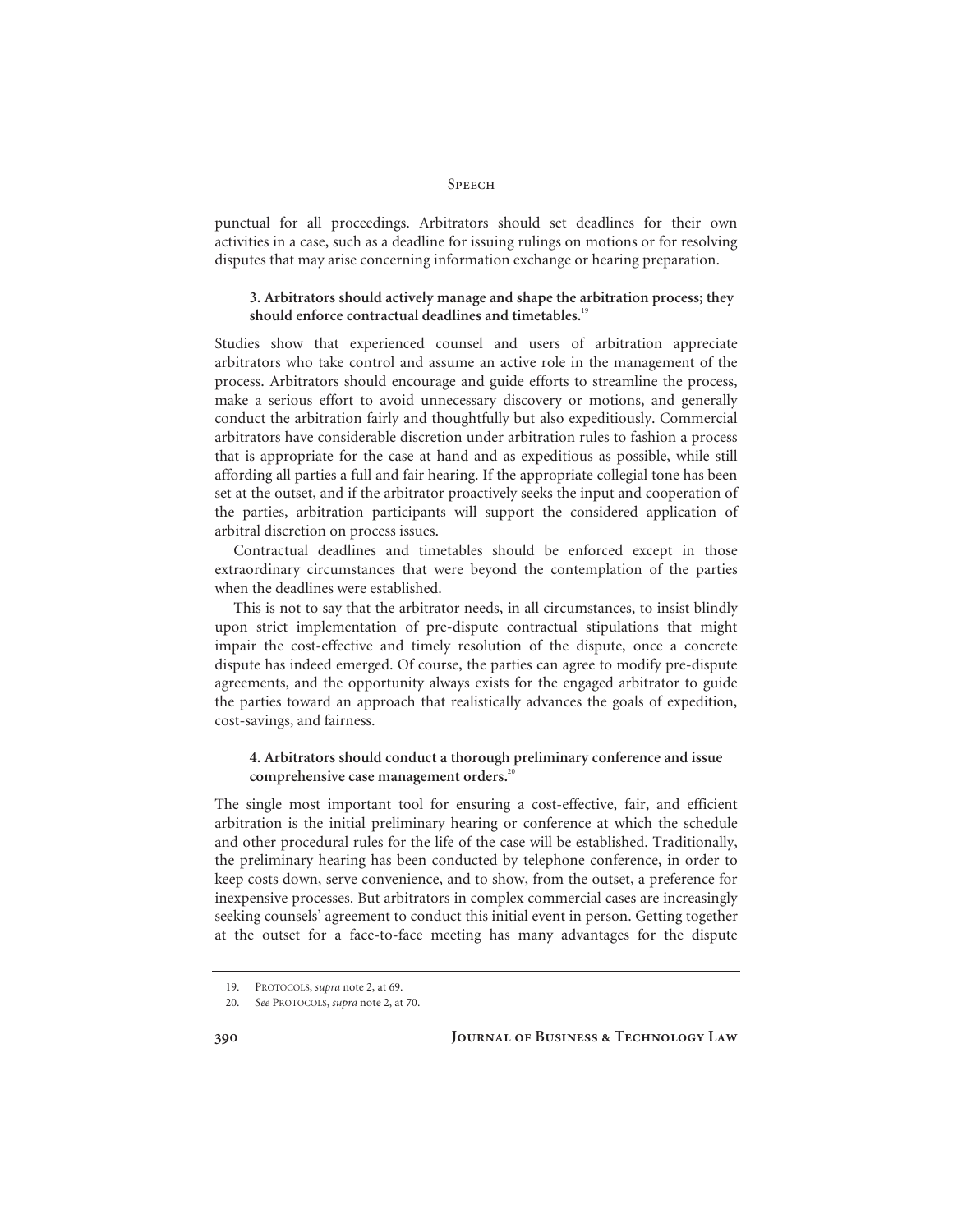resolution process, not the least of which is simply enabling everyone to meet (and size up) everyone else. In-person meetings obviously present opportunities for the arbitrator to foster an atmosphere of courtesy and respect — which is critical to keeping the matter on track — and are much more conducive to cooperation and mutual brainstorming than are a conference call with all the limitations of conversing by speakerphone.

Thorough preparation is critical for a successful preliminary conference. The *Guide to Best Practices* has numerous suggestions for preparation and conduct of the preliminary hearing.21 It should be consulted. Both the *Guide to Best Practices* and the *Protocol for Arbitrators* include summary checklists of the matters that should be considered in preparation for the preliminary hearing.<sup>22</sup>

The arbitrator should send around an agenda for the conference in advance and invite counsel to add to it. Counsel should be requested to review each agenda item and to meet and confer, try to reach agreement on as many of the items on the agenda as they can, and to provide a joint report by email prior to the conference on their points of agreement and disagreement.

# **5. Arbitrators should schedule consecutive hearing days.**<sup>23</sup>

If it takes more than one block of consecutive days to complete the evidentiary hearing, delay and expense are greatly multiplied. It makes much more sense to over-schedule consecutive days, and then free them up for other matters, than to schedule too few days, and have everyone incur the travel time, down time, and catch-up time necessary to convene the proceedings for a second, third, or fourth occasion.

Counsel often underestimate the amount of time needed to present their case. It is important for the arbitrator to encourage realistic estimates of the number of days needed for the hearing. As the hearing date approaches, another pre-hearing management conference can be conducted — again, preferably in person — to seek estimates and commitments for the allotment of witness time.

 <sup>21.</sup> *See generally* GUIDE TO BEST PRACTICES, *supra* note 17, at 67–91 (providing suggestions for preparing and conducting preliminary hearings).

 <sup>22.</sup> *See* PROTOCOLS, *supra* note 2, at 71 (providing a summary checklist of the matters that ought to be determined at the preliminary conference); *see also* GUIDE TO BEST PRACTICES, *supra* note 17, at 84–85 (suggesting topics for arbitrators to consider during the pre-hearing stage).

 <sup>23.</sup> PROTOCOLS, *supra* note 2, at 72.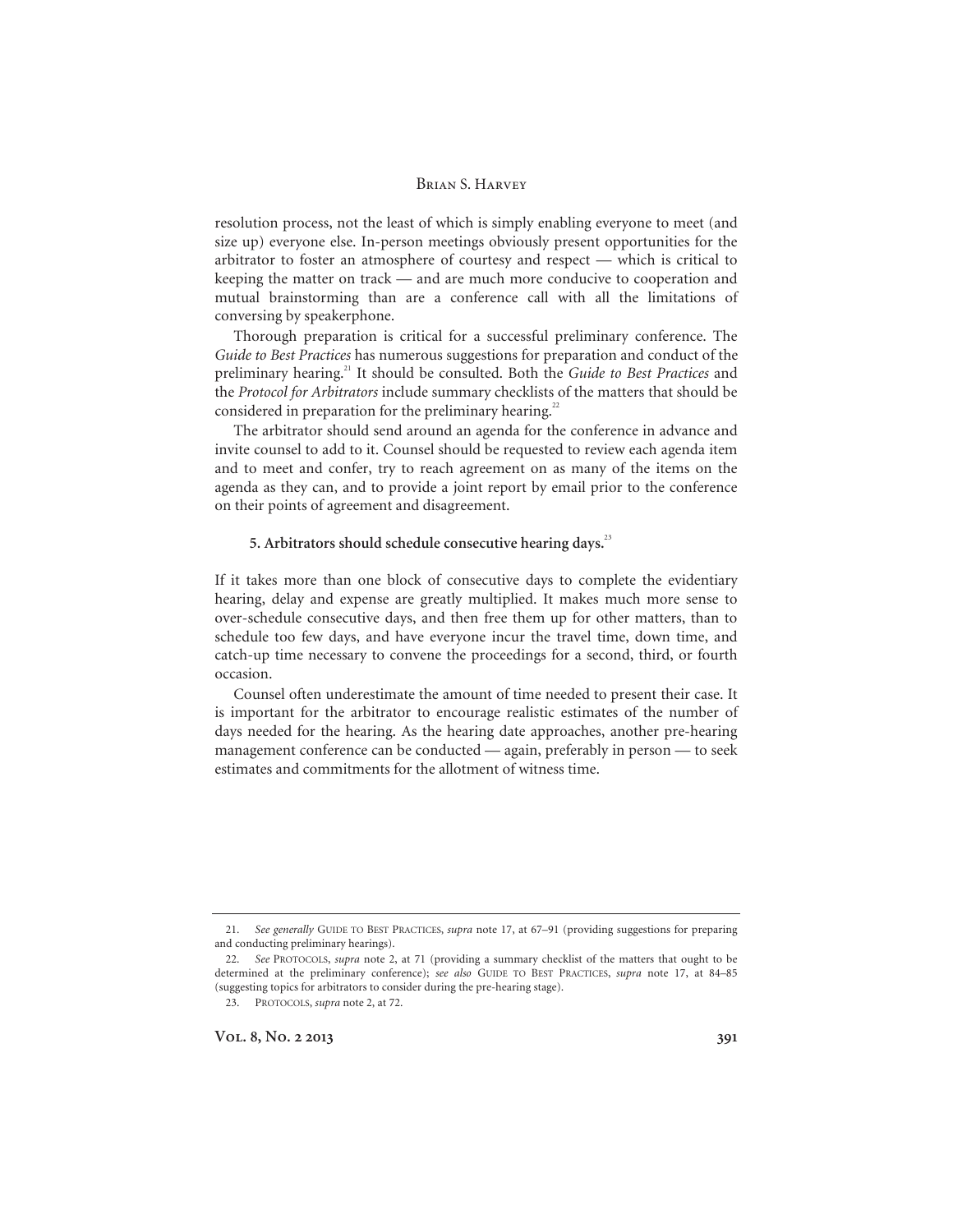# **6. Arbitrators should streamline discovery and supervise all pre-hearing activities.**<sup>24</sup>

The authority of an arbitrator in domestic United States arbitrations generally derives from the Federal Arbitration Act (FAA).<sup>25</sup> The FAA was enacted in 1925, some thirteen years before the adoption of the Federal Rules of Civil Procedure and their liberal discovery provisions.<sup>26</sup> It is important to remember that the FAA does not directly provide for pre-hearing discovery at all. It certainly does not give parties legal rights they have under the Federal Rules of Civil Procedure to obtain from others documents that need not be admissible in evidence on their own, but are merely "calculated to lead to the discovery of admissible evidence."<sup>27</sup> Section 7 of the FAA provides: "The arbitrators . . . may summon in writing any person *to attend before them* . . . *as a witness* and *in a proper case* to bring with him or them any book, record, document, or paper which may be deemed *material* as evidence in the case."28 The document must be *material.* It must itself *matter* to the outcome, not simply "lead to" something else that might matter.

The key to containing discovery is the scheduling and procedure order ensuing from the preliminary hearing. Excellent resources are now available for best practices in this area, such as the New York State Bar Association's Guidelines for the Arbitrator's Conduct of the Pre-Hearing Phase of Domestic Commercial Arbitrations (New York Bar Pre-Hearing Guidelines),<sup>29</sup> and the New York State Bar Association's Report on Arbitration Discovery in Domestic Commercial Cases.<sup>30</sup> These resources provide helpful suggestions for limiting pre-hearing processes, including document discovery, dealing with electronically stored information, depositions, discovery motions, and dispositive motions. For example, parties can adopt the New York Bar Pre-Hearing Guidelines and make them binding as part of

 <sup>24.</sup> PROTOCOLS, *supra* note 2, at 72.

 <sup>25. 9</sup> U.S.C. §§ 1–307 (2006). *See generally id.* §§ 1–16 (granting arbitrators in the United States limited legal authority).

 <sup>26.</sup> Pub. L. No. 68–401, 43 Stat. 883 (1925) (codified at 9 U.S.C. §§ 1–14 (2006)); *see* 308 U.S. 649 (1937) (order adopting Federal Rules of Civil Procedure).

 <sup>27.</sup> Rule 26(a) of the Federal Rules of Civil Procedure permits discovery in federal civil actions "regarding any non-privileged matter that is relevant to any party's claim or defense . . . ." FED. R. CIV. P. 26(a); *see* FED. R. CIV. P. 26(b)(1) ("Relevant information need not be admissible at the trial if the discovery appears reasonably calculated to lead to the discovery of admissible evidence.").

 <sup>28. 9</sup> U.S.C. § 7 (emphasis added).

 <sup>29.</sup> N.Y. STATE BAR ASS'N, DISPUTE RESOLUTION SECTION, GUIDELINES FOR THE ARBITRATOR'S CONDUCT OF THE PRE-HEARING PHASE OF DOMESTIC COMMERCIAL ARBITRATORS AND GUIDELINES FOR THE ARBITRATOR'S CONDUCT OF THE PRE-HEARING PHASE OF INTERNATIONAL ARBITRATIONS, *available at* http://www.nysba.org/ Content/NavigationMenu/Publications/GuidelinesforArbitration/DR\_guidelines\_booklet\_proof\_10-24-11.pdf (last visited Apr. 8, 2013) (setting forth the New York Bar Pre-Hearing Guidelines).

 <sup>30.</sup> *See generally* N.Y. STATE BAR ASS'N, DISPUTE RESOLUTION SECTION ARBITRATION COMM., REPORT ON ARBITRATION DISCOVERY IN DOMESTIC COMMERCIAL CASES, *available at* http://www.nysba.org/Content/ NavigationMenu42/April42009HouseofDelegatesMeetingAgendaItems/DiscoveryPreceptsReport.pdf (last visited Apr. 1, 2013) (presenting a report on arbitration discovery in domestic commercial cases).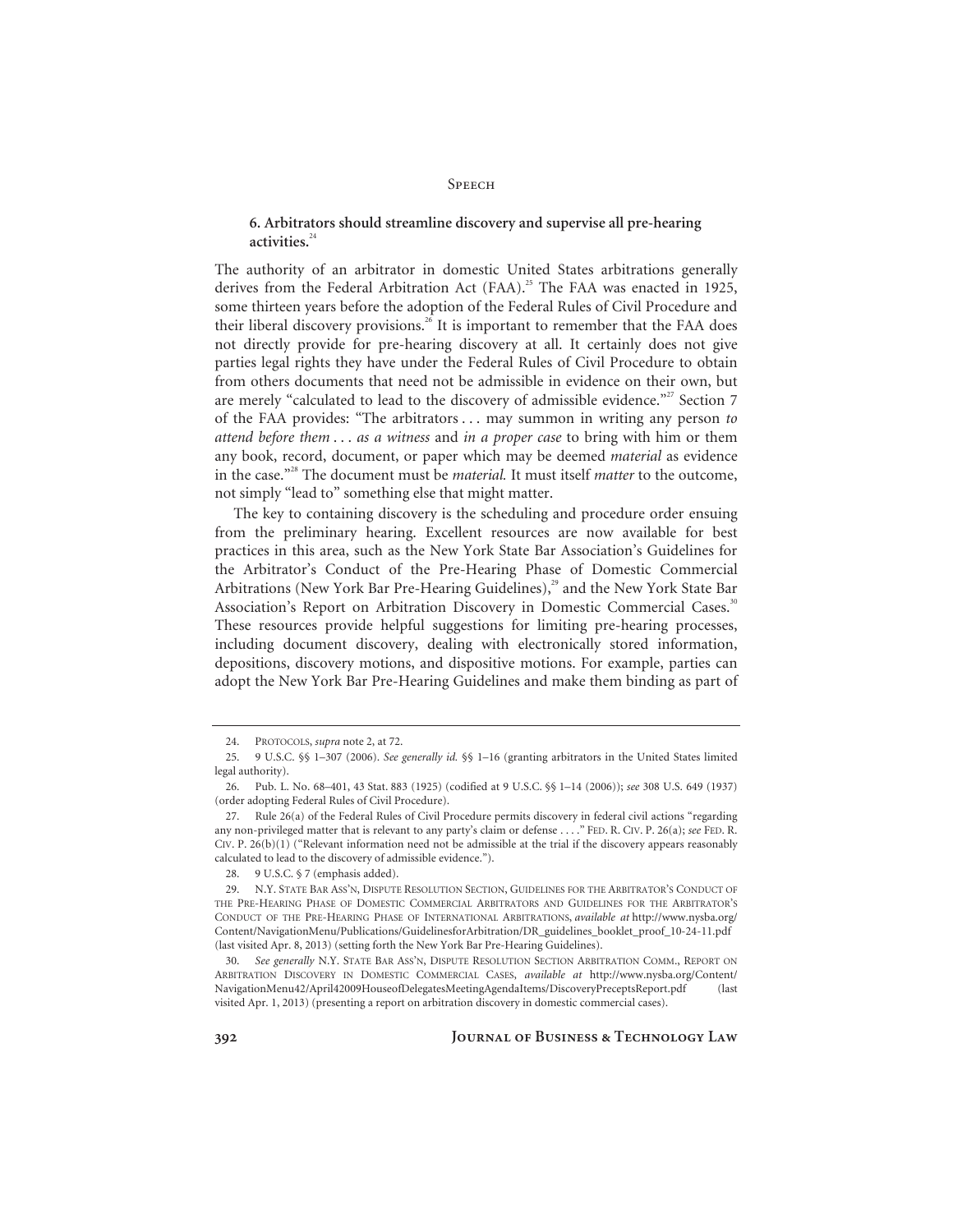their arbitration agreement. Or, even if the parties do not make these provisions part of their contract, the arbitrator may rely on them as a resource for efficient management of the pre-hearing phase of the case.

Another useful resource is the International Bar Association (IBA) Rules on the Taking of Evidence, particularly Section 3.3, which addresses the categories of document discovery that are permissible in arbitration, and requires a party requesting documents to include in its request:

- a statement as to how the documents are relevant and material to the outcome of the case,
- either a statement that the documents requested are not in the possession, custody or control of the requesting party or a statement of the reasons why it would be unreasonably burdensome for the requesting party to produce such documents, and
- a statement of the reasons why the requesting party assumes the documents requested are in the possession, custody or control of another party.<sup>31</sup>

Although the IBA Rules on the Taking of Evidence target international arbitration, they provide useful suggestions for parties wishing to contain the cost of discovery in domestic commercial arbitration.

**7. Arbitrators should discourage the filing of unproductive motions and should limit motions for summary disposition to those that hold reasonable promise for streamlining or focusing the arbitration process, but should act aggressively on those.**<sup>32</sup>

In civil litigation, motions for summary judgment are routine. The main purpose of discovery in court proceedings often is to compile written materials and deposition transcripts for use as exhibits in support of the effort to have the judge decide the case without live witness testimony and to keep the case from going to a jury which may be perceived as not particularly sympathetic to business interests. It is unusual these days for a civil case to proceed in federal court without a summary judgment motion being filed.

There is a place for such motions in arbitration. But it is not nearly as commodious a place as their native home in civil litigation. If a procedural defense might significantly narrow or obviate the claims of the arbitration demand — such

 <sup>31.</sup> *IBA Rules on the Taking of Evidence in International Arbitration*, INT'L B. ASS'N (2010), *available at*  http://www.ibanet.org/Publications/publications\_IBA\_guides\_and\_free\_materials.aspx#takingevidence.

 <sup>32.</sup> PROTOCOLS, *supra* note 2, at 73.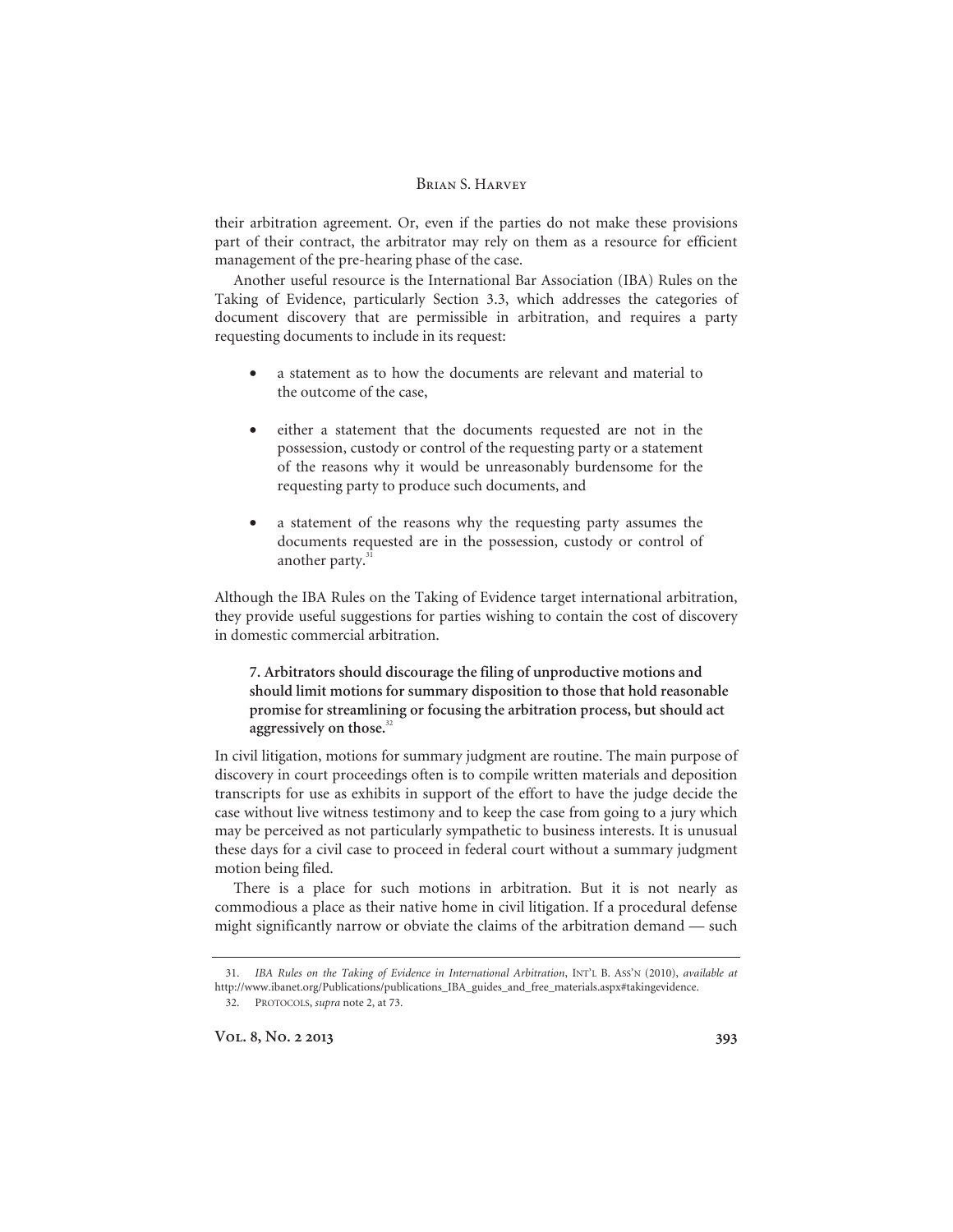as a defense of non-arbitrability or lack of jurisdiction, a statute of limitations defense, or a matter concerning whether a party is properly in the arbitral tribunal — it is often well to address the issue by prompt briefing and an expeditious ruling.

But the usual, broad-form motion for summary adjudication of the merits of the dispute is, generally speaking, somewhat less welcome in arbitration than in civil litigation. To be sure, arbitrators have the authority to grant such motions.<sup>33</sup> But the absence of appellate review may leave an arbitrator reluctant to impose a summary disposition without an opportunity to present live witness testimony and be heard at an evidentiary hearing.

I typically provide in the scheduling and procedure order that parties wishing to file a dispositive motion must seek leave to do so by filing a short, two-or threepage document explaining how the motion would be likely to advance the ultimate determination of the matter. $34$  The other side then may file a document of the same length in opposition. Usually I will then commit to determine promptly what if any further proceedings or submissions are necessary for the prompt determination of the request to file a dispositive motion. Lately, I have taken to giving myself a deadline — perhaps a week or ten days — to decide the request.

If there is any motions practice, and the motion is not successful, I often do not require any further pre-hearing briefing. In these circumstances the resources devoted to the motion, or a request to file one, can serve the alternative purpose of educating the opponent and the arbitrator on the issues expected to be heard and determined at the hearing.

## **8. Arbitrators should be readily available to counsel.**<sup>35</sup>

Arbitrators are independent. Usually they do not have the demanding scheduling obligations that judges face, such as the Speedy Trial Act<sup>36</sup> and other demands of a criminal docket, or civil trials that drag on for weeks or months.

In the initial scheduling and procedure order, the arbitrator should commit to be available to the parties as needed, so long as the parties have made an effort to work out any issues themselves before calling upon arbitrator time. Some arbitrators even ask for regular reports of the status of the case.

 <sup>33.</sup> UNIF. ARBITRATION ACT § 15(b) (2000); *see also* Alfred G. Ferris & W. Lee Biddle, *The Use of Dispositive Motions in Arbitration*, DISP. RESOL. J., Aug–Oct. 2007, at 17.

 <sup>34.</sup> *See* AM. ARBITRATION ASS'N, EMPLOYMENT ARBITRATION RULES AND MEDIATION PROCEDURES 31(2009) (providing that "the arbitrator may allow the filing of a dispositive motion if the arbitrator determines that the moving party has shown substantial cause that the motion is likely to succeed and dispose of or narrow the issues in the case").

 <sup>35.</sup> PROTOCOLS, *supra* note 2, at 74.

 <sup>36.</sup> *See* 18 U.S.C. § 3161(a) (2006) (providing generally for speedy trial in federal criminal proceedings); *see also* James K. Robinson, *Thirtieth Annual Review of Criminal Procedure*, 89 GEO. L.J. 5, 1045, 1384–85 (2001) (noting that the Speedy Trial Act of 1974, 18 U.S.C. §§ 3161–3174 (2006), "establishes specific time limits for completing the key stages of a federal criminal prosecution").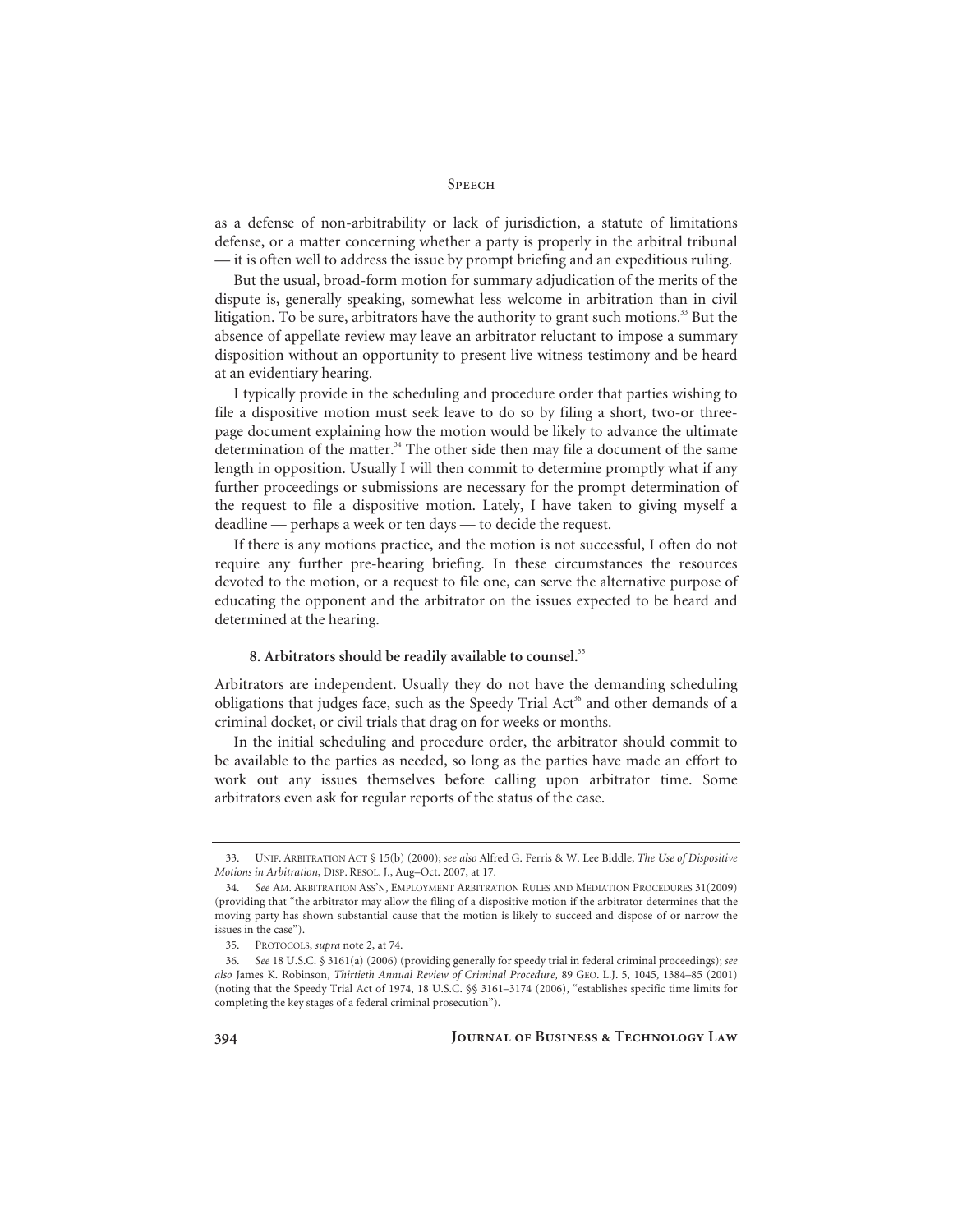## **9. Arbitrators should conduct fair but expeditious hearings.**<sup>37</sup>

Hearing time is precious and expensive. It is precious because all involved are, for once, in the same place at the same time, and they may have travelled a long way, laying aside their usual business, to be there. It is expensive because many of the participants, of course, will be keeping track of their time for billing purposes, including the arbitrator or arbitrators. It is critical to use this valuable time wisely. Chapter 9 of *Guide to Best Practices* provides thirty-seven pages of guidance on how to accomplish that goal.<sup>38</sup> Again, it is an excellent primer for anyone preparing for an arbitration hearing and should be reviewed in detail. The *Protocol for Arbitrators*, as well, includes a checklist of major steps toward an efficient arbitration hearing.<sup>39</sup>

I will not repeat the check lists here. The most important point is to set the stage so that there is an awareness that, when the arbitration participants are "on the record" at the hearing, even if (or perhaps especially if) there is no transcript being prepared, all those who participate should be crisp and efficient. The value of punctuality and sticking to a schedule cannot be overstated. It is important that the parties' representatives and witnesses be treated with due regard and respect for their own calendars. In their minds, there are probably better ways to spend one's time than sitting, waiting to be called to testify. Whenever possible, for example, witnesses should not be made to wait in a conference room while counsel and the arbitrator hassle out some procedural issues; these should have been anticipated and addressed, if practicable, prior to the commencement of the hearing.

Moving to the next witness without taking a break is helpful. And when breaks are taken, taking a moment right away to ask if any housekeeping or procedural issues need discussion before going on the record and after going off the record helps move things along and affords opportunity to encourage agreement on procedural issues.

# **10. Arbitrators should issue timely and careful awards.**<sup>40</sup>

At the preliminary hearing, the arbitrator typically will ascertain what type of award the parties want — a so-called "standard" or "bare" award that simply states the result — who wins, and the amount, if any, of money to change hands — or a "reasoned award," which may read like a judicial opinion.

I often spend a lot of time writing awards and other decisions in the case, more time that I can ever expect to bill as part of my arbitrator's fee. But I find the exercise extremely helpful in coming to the correct result in a difficult case.

 <sup>37.</sup> PROTOCOLS, *supra* note 2, at 74.

 <sup>38.</sup> *See generally* GUIDE TO BEST PRACTICES, *supra* note 17, at 129–65 (providing guidance on effective use of hearing time).

 <sup>39.</sup> PROTOCOLS, *supra* note 2, at 75–76.

 <sup>40.</sup> *See* PROTOCOLS, *supra* note 2, at 76.